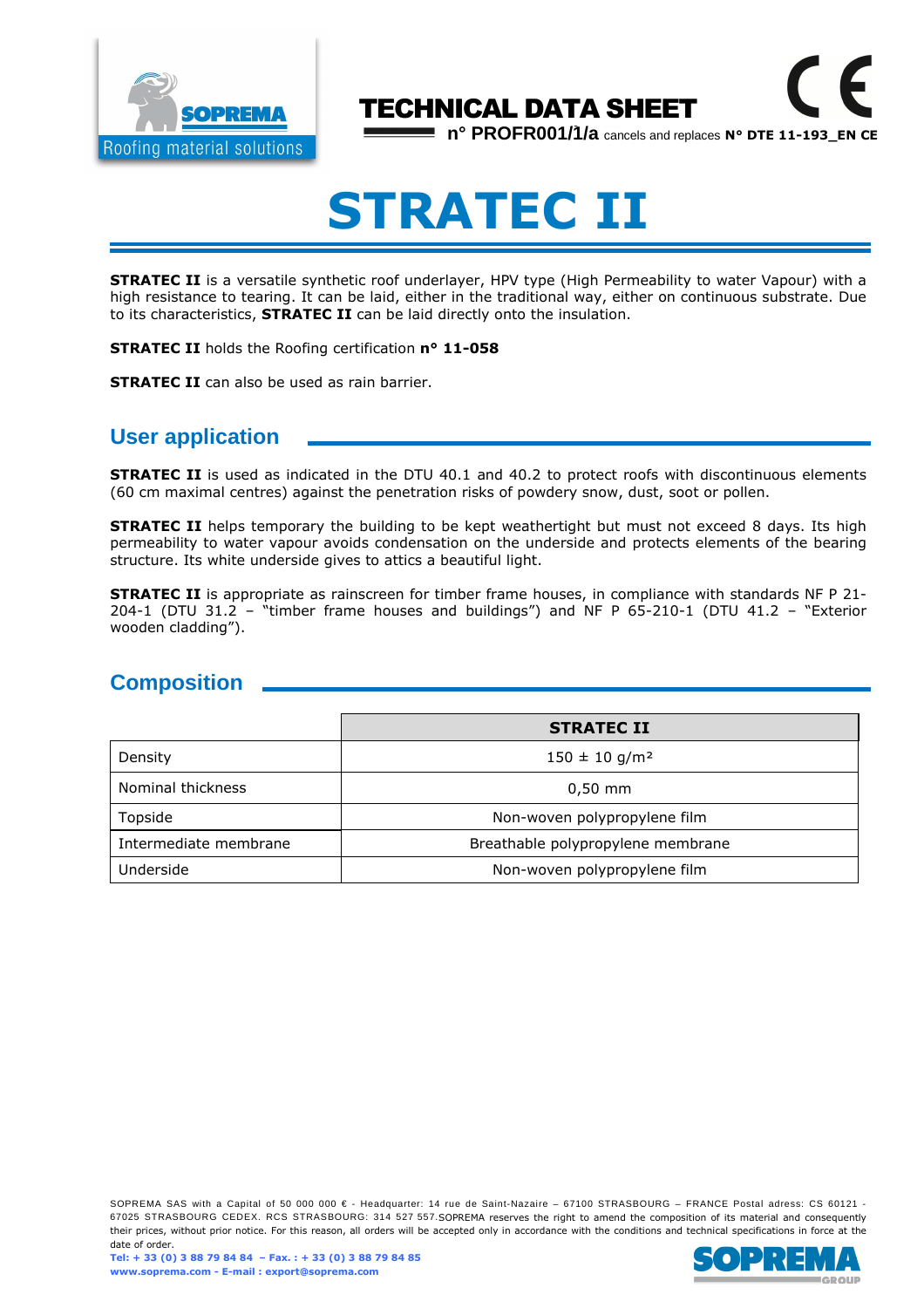

# TECHNICAL DATA SHEET

**n° PROFR001/1/a** cancels and replaces **N° DTE 11-193\_EN CE**

## **Packaging**

|                                                     | <b>STRATEC II</b>                                                         |  |
|-----------------------------------------------------|---------------------------------------------------------------------------|--|
| Dimensions of the roll:                             |                                                                           |  |
| Length                                              | $\geq 50$ m                                                               |  |
| Width                                               | $1,50 \pm 0,02 \text{ m}$                                                 |  |
| Weight of the roll                                  | about $11,3$ kg                                                           |  |
| Colour                                              | Non-slip light grey topside                                               |  |
|                                                     | Non-slip white underside avoiding slippage on rafters during installation |  |
| Marking                                             | Each package bearing the CE marking                                       |  |
| Packaging                                           | 20 rolls lying down per pallet                                            |  |
| Storage                                             | On flat support, away from weather                                        |  |
|                                                     | Any changes in color of the foam does not affect product performance      |  |
| Roll lengths are given with a tolerance of $< 1$ %. |                                                                           |  |

Width of roll is given with a tolerance of 1% (UEAtc). Rolls must be stored upright on flat ground.

During storage, protect the rolls against moisture. In cold weather, we recommend that the rolls be kept at a minimum temperature of + 2°C (+ 36 °F) for at least 5 hours before installation.

## **Characteristics - CE marking**

**STRATEC II** is a roof screen and complies with EN 13859-1. It can be used as rainscreen in compliance with standard EN 13859-2.

| <b>Essential characteristics</b>                                  | <b>Performances</b>                             | <b>Harmonised</b><br><b>Technical</b> |
|-------------------------------------------------------------------|-------------------------------------------------|---------------------------------------|
|                                                                   |                                                 | <b>Specification</b>                  |
| Reaction to fire                                                  | F                                               |                                       |
| Resistance to water penetration                                   | W1                                              |                                       |
| Tensile properties:                                               |                                                 |                                       |
| Tensile strength<br>Longitudinal<br>Transversal<br>Elongation     | $315 \pm 50$ N/50 mm<br>$250 \pm 50$ N/50 mm    |                                       |
| Longitudinal                                                      | 61 [-20; +50] %                                 |                                       |
| Transversal                                                       | 66 [-10 ; +50] %                                |                                       |
| Resistance to tearing (Nail shank)<br>Longitudinal<br>Transversal | 255 [-100 ; +30] N<br>270 [-90 ; +30] N         | EN 13859-1:2010<br>EN 13859-2:2010    |
| Flexibility at low temperature (Pliability)                       | $-40^{\circ}$ C                                 |                                       |
| Artificial ageing behavior:                                       |                                                 |                                       |
| Resistance to water penetration                                   | W1                                              |                                       |
| Tensile strength                                                  |                                                 |                                       |
| Longitudinal                                                      | $295 \pm 50$ N/50 mm                            |                                       |
| Transversal<br>$\sim$                                             | $225 \pm 50$ N/50 mm                            |                                       |
| Elongation                                                        |                                                 |                                       |
| Longitudinal                                                      | $45$ [-6 ; +50] %                               |                                       |
| Transversal                                                       | 47 [-7 ; +50] %                                 |                                       |
| Water vapour transmission properties (Sd)                         | $0.05$ [-0.03 ; + 0.04] m                       | EN 13859-2:2010                       |
| <b>Additional characteristics</b>                                 | <b>Performances</b>                             | <b>Test method</b>                    |
| Dimensional stability                                             | $± 1\%$                                         | <b>EN 1107-2</b>                      |
| Resistance to air penetration at 50 Pa                            | $0,000 \text{ m}^3/(\text{m}^2 \cdot \text{h})$ | <b>EN 12114</b>                       |

## **Characteristics (outside CE marking)**

| . FST CL<br>$\cdot$<br>Classification | R2<br>— ⊿a⊥<br>. . | Homologation nº11-058 |
|---------------------------------------|--------------------|-----------------------|
|                                       |                    |                       |

SOPREMA SAS with a Capital of 50 000 000 € - Headquarter: 14 rue de Saint-Nazaire – 67100 STRASBOURG – FRANCE Postal adress: CS 60121 -67025 STRASBOURG CEDEX. RCS STRASBOURG: 314 527 557.SOPREMA reserves the right to amend the composition of its material and consequently their prices, without prior notice. For this reason, all orders will be accepted only in accordance with the conditions and technical specifications in force at the date of order.